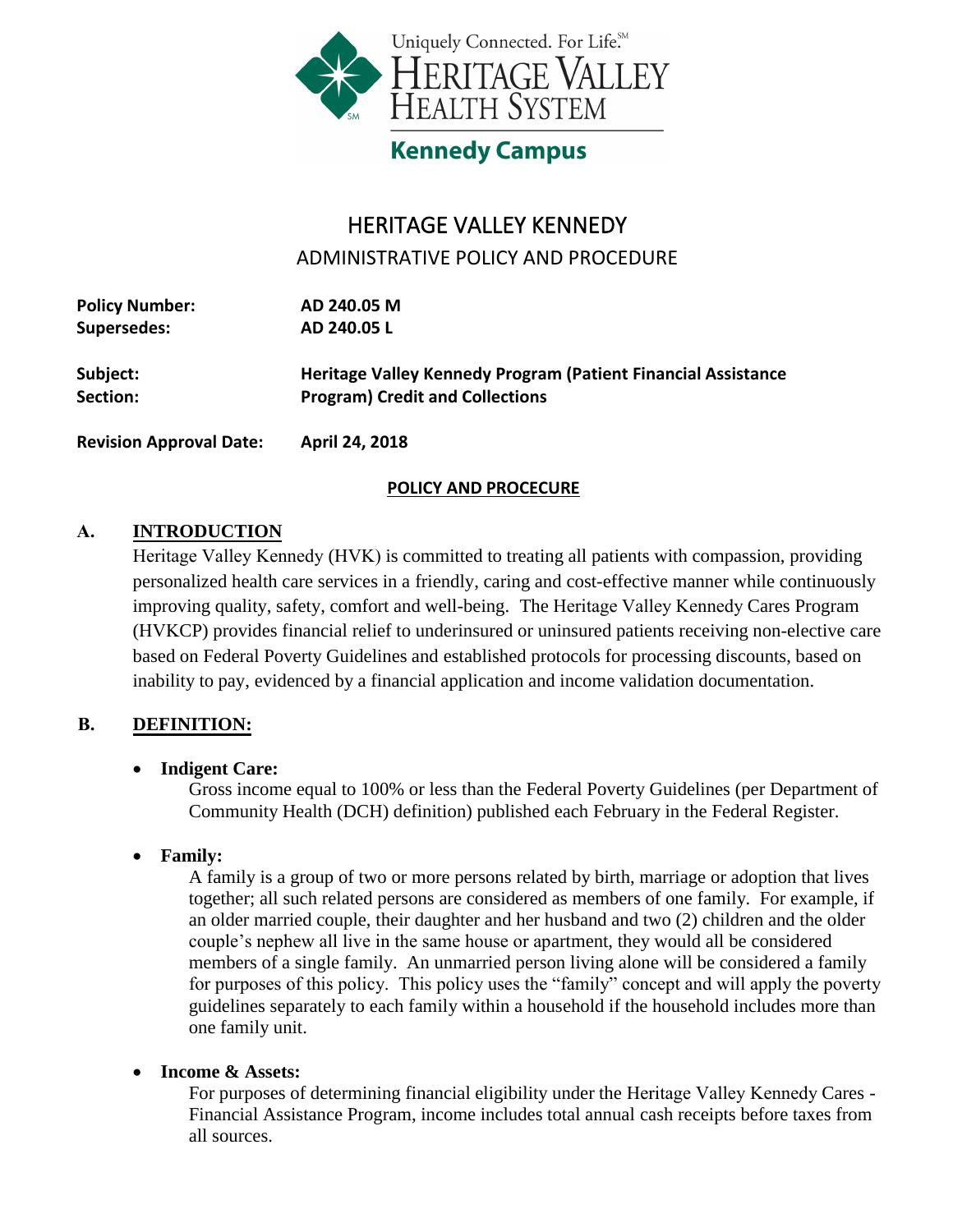Income includes money wages and salaries before any deductions; net receipts from nonfarm self-employment compensation, strike benefits from union funds, workers' compensation, veterans' payments, public assistance (including Aid to Families with Dependent Children or Temporary Assistance for Needy Families, Supplemental Assistance or General Relief money payments), and training stipends; alimony, child support and military family allotments or other regular support from any absent private pensions, government employee pensions (including military retirement pay), and regular insurance or annuity payments; dividends, interest, net rental income, net royalties, periodic receipts from estates or trusts, and net gambling or lottery winnings.

#### **Uninsured Patient:**

An individual who is uninsured, having no third-party coverage by a commercial third-party insurer; an ERISA plan; a Federal Health Care Program (including without limitation Medicare, Medicaid, SCHIP and CHAMPUS, Workers' Compensation, Medical Savings Accounts or other coverage for all or any part of the bill, including claims against third parties covered by insurance to which HVK is subrogated, but only if payment is actually made by such insurance company.

#### **Federal Health Care Program**

Any Health Care Program operated or financed at least in part by the federal, state or local government.

## **Presumptive Financial Assistance**

*Criteria for Presumptive determination – if a patient is unable to apply for Charity Care and/or provide required supporting documentation to make a routine determination of eligibility, the Predictive Analytics score will be used. If the Predictive Analytics score is 20XX or less (151-200% FPG) the patient will be reviewed for Charity Care assistance.*

## **Heritage Valley Kennedy's Patient Financial Assistance Guidelines:**

*Re-named Heritage Valley Kennedy Cares - Financial Assistance Program. Gross income in excess of 100% but no greater than 200% of Federal Poverty Guidelines per Department of Community Health (DCH) published each February in the Federal Register. Gross income between 0 - 200% will qualify for a 100% charity care adjustment. Gross income from 201% and 250% will receive an 80% discount off receivables. Gross income from 251% to 300%will receive a 70% discount off receivables. Gross income in excess of 300% receives no discount. Please refer to Appendix A.*

#### **Non-Emergency Room originated services**

*Gross income in excess of 100% but no greater than 200% of Federal Poverty Guidelines per Department of Community Health (DCH) published each February in the Federal Register. Gross income between 0 – 200% will qualify for a 100% charity care adjustment. Please refer to Appendix A.*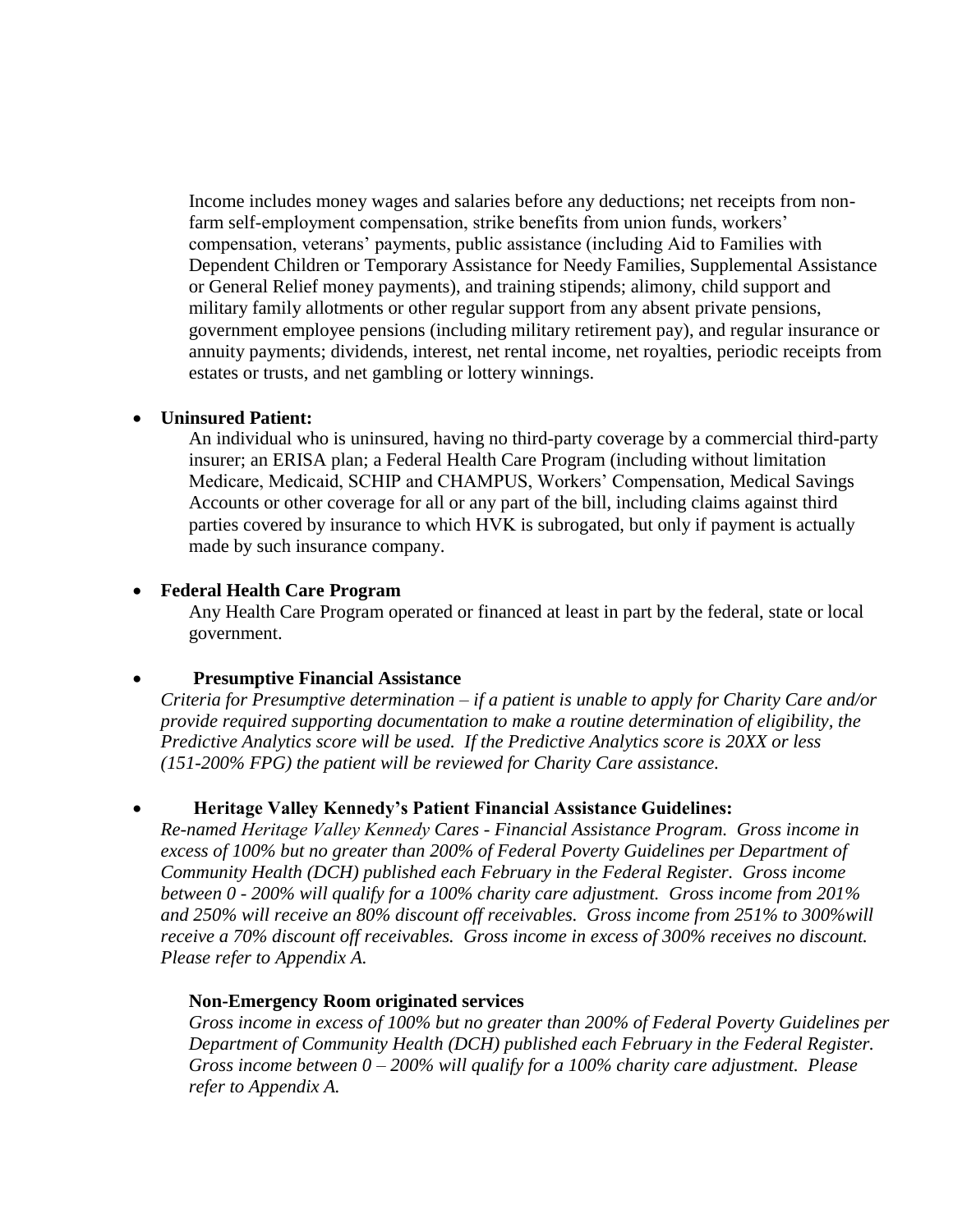## **Heritage Valley Kennedy's Uninsured Patient Discount:**

Heritage Valley Kennedy will discount some amount, for a reason other than a patient's ability to pay. Prompt pay discounts, courtesy allowances, etc. can all be classified as discounting practices.

| <b>Inpatient Services</b>  | Discounted to the Medicare allowed amount |  |  |  |
|----------------------------|-------------------------------------------|--|--|--|
|                            | based upon DRG Reimbursements             |  |  |  |
| <b>Outpatient Services</b> | 22% of Gross Charges                      |  |  |  |

## **C. RESTRICTION OF BENEFICIARIES**

1. HVK will make medically necessary services available to individuals who cannot afford to pay.

2. The facility will adhere to the Protocols outlined in the Professional Discount Policies.

3. The facility will use discretion when HVKCP Uninsured Patient Financial Assistance program discounts are being reviewed and granted.

4. HVK Uninsured Patient Financial Assistance is applicable only to items and services defined as "covered items and services" in HVK's benefit plan for medically necessary treatment. "Covered items and services" shall include at a minimum those items and services covered by Medicare from time to time.

5. Upon request, Uninsured Patients eligible for discounts described in this policy must complete an application for Medical Assistance participation or for coverage by other governmental payment programs.

6. Patients are not eligible to apply for the HVKCP if:

a) The patient has medical/health insurance, but fails to obtain pre-certification or seeks treatment at HVK when HVK is not the preferred provider.

b) Procedures are cosmetic or non-essential

c) The patient has been previously denied financial

assistance or had their financial assistance terminated as a result of the patient's use of false information or fraudulent actions.

## **D. ADMISSION AND ABILITY TO PAY**

HVK believes that a community hospital provides a community benefit, not only by providing quality healthcare but also in providing emergency care to all patients regardless of their financial status. It is the policy of HVK to make a financial assistance program available to all qualified patients. HVK will follow the procedure outlined in the policy for making a determination. HVK will not arbitrarily restrict the provisions of health services to certain individuals or groups. HVK will post signage in patient registration areas containing a statement of existence of our obligation to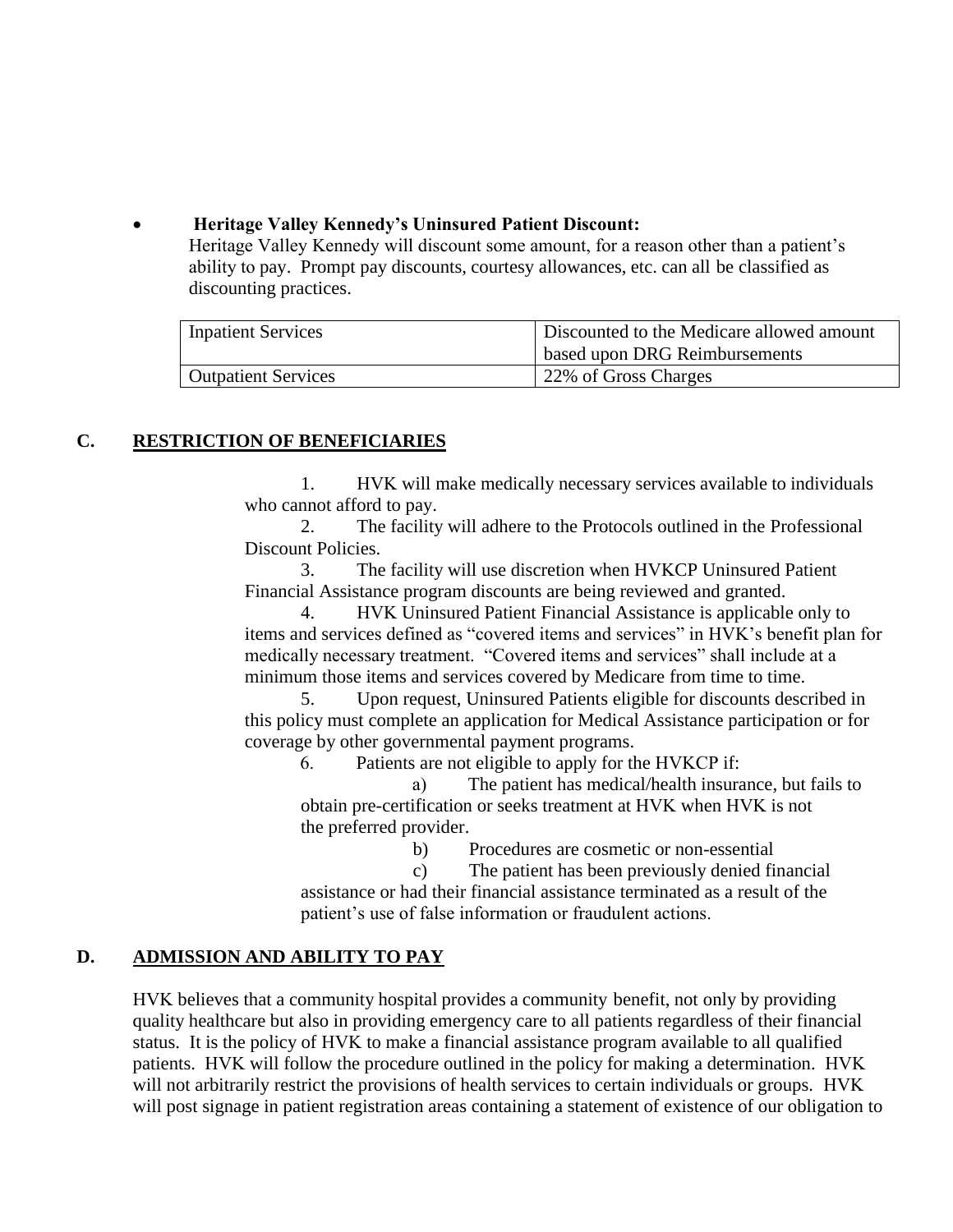provide free and below cost care and of the mechanism for receiving such care. HVK will make available a written notice to each patient or their representative of the existence, criteria and mechanism for receiving such care. HVK will create and maintain records demonstrating that the required criteria and mechanism are established. HVK will record any and all requests for above or below cost care, the disposition and the dollar amount of HVKCP/Patient Financial Assistance Program provided. In all instances, patient confidentiality will be protected. In the event that there is an insurance policy with unpaid premiums, the hospital will assist in locating a charitable foundation that may assist with premium payments. This will help the patient, as it will offer a wider network of services for physician and discharge planning.

HVK maintains a separate Billing and Collections Policy, a free copy of which can be obtained by contacting the Patient Financial Assistance Office at 412-777-6161. The Billings & Collections Policy sets forth the actions that may be taken in the event of non-payment of amounts determined to be patient responsibility under this Policy.

## **E. FINANCIAL ELIGIBILITY**

An individual notice of availability of the HVKCP Uninsured Patient Financial Assistance program will be made available to each patient or their representative prior to services being rendered, with the exception of emergency services. These notices shall be available in general areas of the Hospital and shall include the most current available "Family Income Guidelines" as published in the Federal Register.

Eligibility will be determined by comparing household family income against the income poverty guidelines. Income is defined as the total household annual cash receipts, from all sources. HVKCP will be provided to uninsured patients receiving medically necessary care based on income and is outlined in this policy (Appendix A). It is the applicant's responsibility to provide proof of income. After thorough review of the Financial Application and documented research through Medicaid eligibility denial or other means, the Director, Patient Financial Services or designee may waive supporting documentation when it is apparent that the patient/responsible party is unable to meet the requirement and clearly needs the HVKCP Uninsured Patient Financial Assistance Program.

## **F. PERFORMANCE STANDARDS**

1. Completed applications for HVKCP Uninsured Patient Financial Assistance Program will be collected by the Financial Counselor or Patient Account Representative.

2. The Financial Counselor/Patient Account Representative will review the application for accuracy. Patient/guarantor contact will be made to collect any omitted information. Once completed, the application will be processed and/or referred to the Director, Patient Financial Services and/or their designee for evaluation.

3. The Financial Counselor/Patient Account Representative will maintain a Medicare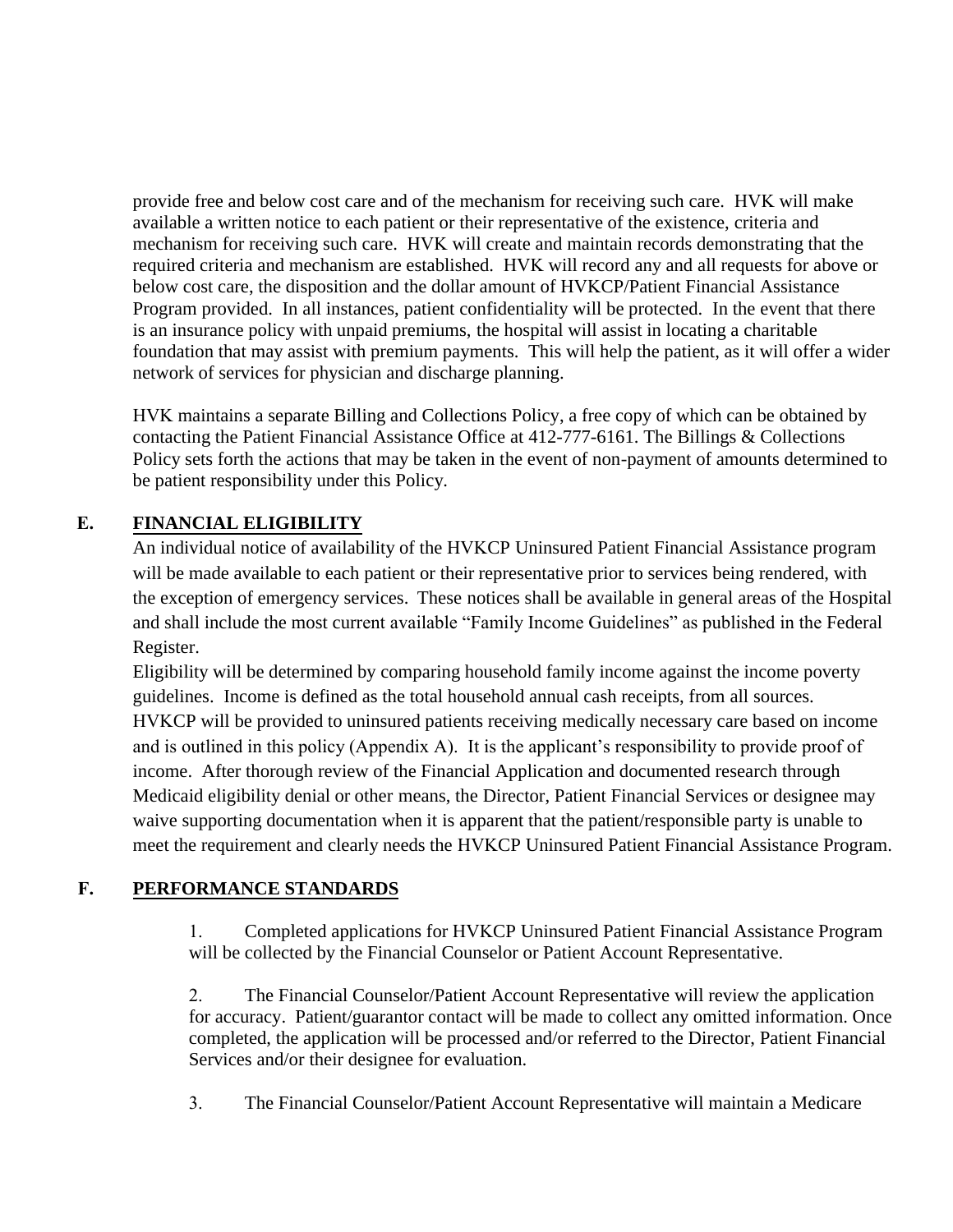Charity Log for cost reporting purposes.

4. The Director, Patient Financial Services and/or the Internal Auditor/Corporate Compliance Officer may monitor HVKCP Uninsured Patient Financial Assistance Program eligibility on a monthly basis.

#### **Exceptions:**

HVK reserves the right to grant financial assistance discounts in extraordinary circumstances to uninsured patients who do not meet the guidelines stated above. It is recognized by the parties that there is a very small percent of the uninsured patient population which has very substantial assets and could easily afford to pay for health care, but whom, because of having tax exempt income or otherwise, will not have income reflected on a tax return.

Additionally, some providers who provide medically necessary or emergency care within HVK have patients who are not eligible to apply for financial assistance under this policy. A list of those providers can be found under Appendix B.

#### **G. PERFORMANCE MEASUREMENT**

1. The Director, Patient Financial Services will review the HVKCP Uninsured Patient Financial Assistance Program applications monthly. Information relative to cumulative fiscal year data will be compiled and reported to the Controller and/or their designee, on an as needed basis.

2. The Internal Auditor/Corporate Compliance Officer will randomly audit HVKCP Uninsured Patient Financial Assistance Program discounts applied on a quarterly basis.

## **H. PROCEDURE**

**Step 1** To determine eligibility the patient/guarantor must complete the Financial Assessment defined as the Heritage Valley Kennedy Cares Application Form and provide documentation to support the request. This application form and the Notice of Availability will be distributed in Patient Access areas.

**Step 2** The Financial Counselor/Patient Account Representative will refer patients and/or guarantors to the vendor employed by HVK for other financial assistance programs such as Medical Assistance (Medicaid).

**Step 3** The Financial Counselor/Patient Account Representative will identify patients that may qualify for HVKCP Uninsured Patient Financial Assistance Program relief as the direct result of job tasks and responsibilities.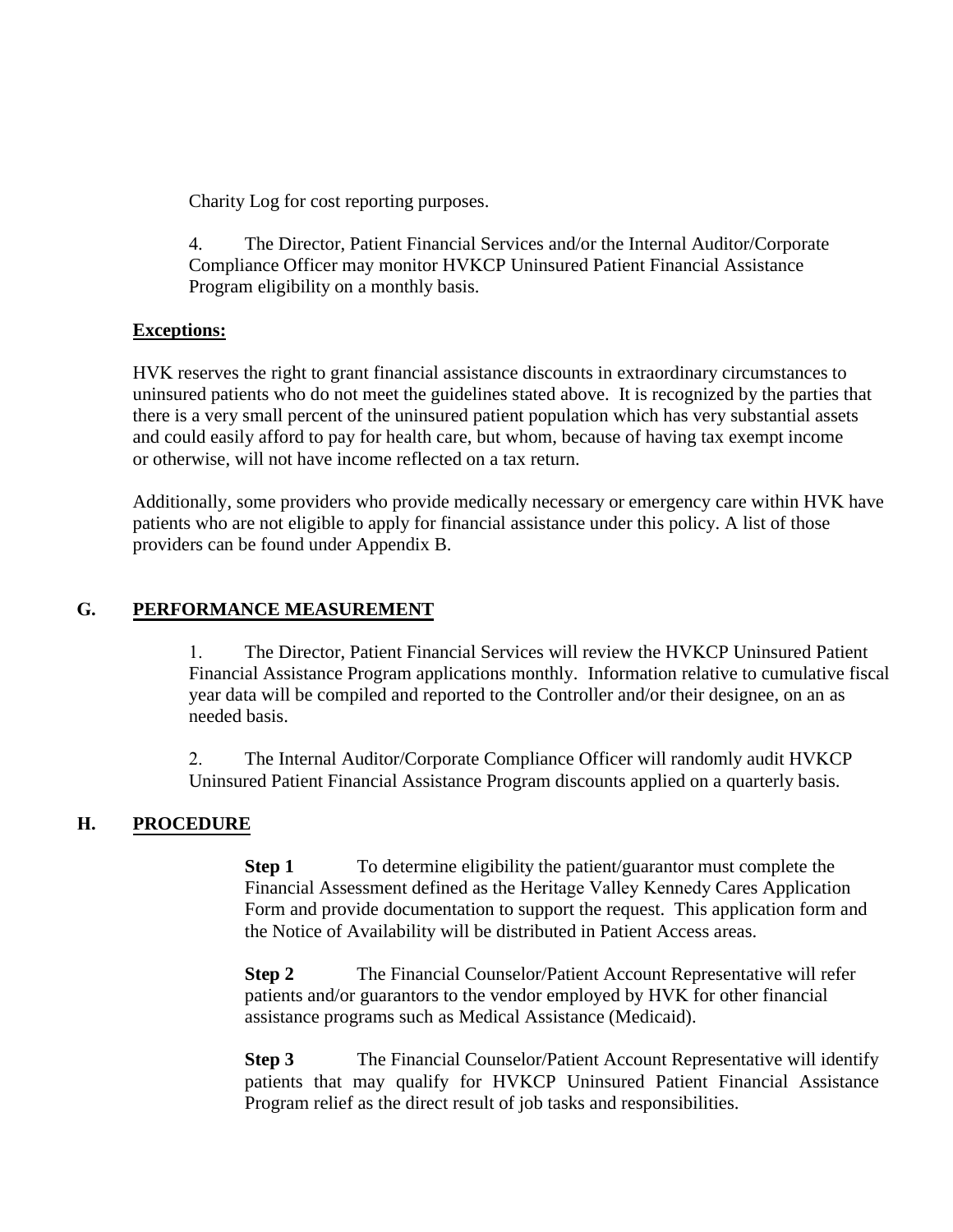The Financial Counselor/Patient Account Representative will conduct a private interview with the patient and/or guarantor to discuss the charity alternative and parameters.

**Step 4** If the applicant being reviewed was approved as an indigent patient by Heritage Valley Kennedy Cares Program within the last six (6) months prior to the current review, he/she is considered indigent at the time of the current review. New income information is not required.

**Step 5** The Financial Counselor/Patient Account Representative will distribute the HVKCP Uninsured Patient Financial Assistance Program application and assist in its completion, as necessary.

Proof of income will be requested from the patient/guarantor and may consist of the following:

|           |    | The most recent IRS tax return and W-2             |
|-----------|----|----------------------------------------------------|
|           | 2. | Three months copies of the applicant's most recent |
| paychecks |    |                                                    |
|           | 3. | Denial notice received from Medical Assistance     |
|           | 4. | Social Security Administration notice of benefits  |
|           | 5. | Bank Statements where the EFT is recorded.         |
|           |    |                                                    |

**Step 6** The Financial Counselor/Patient Account Representative will refer the completed HVKCP Uninsured Patient Financial Assistance Program Application and any/all attachments to the Director, Patient Financial Services or designee for review and handling. The Financial Counselor/Patient Account Representative will prepare an adjustment form to be attached to the application and attachments.

**Step 7** Should an applicant be deceased; a copy of the death certificate must be attached to the application and documentation must be recorded on the Heritage Valley Kennedy Cares Application that efforts were made to verify income and estate information through a family member or other close associate of the deceased patient. If the deceased patient/individual has no estate, the account will be considered an Indigent-Uninsured/Heritage Valley Kennedy Cares Program account.

**Step 8** The Financial Counselor/Patient Account Representative will maintain a detailed Charity Care log of all patients. A separate log for Medicare patients will be maintained for Cost Report purposes.

**Step 9** All documentation and information requested within this policy must be submitted in its entirety and the application signed by the patient/guarantor, in order for an application to be complete.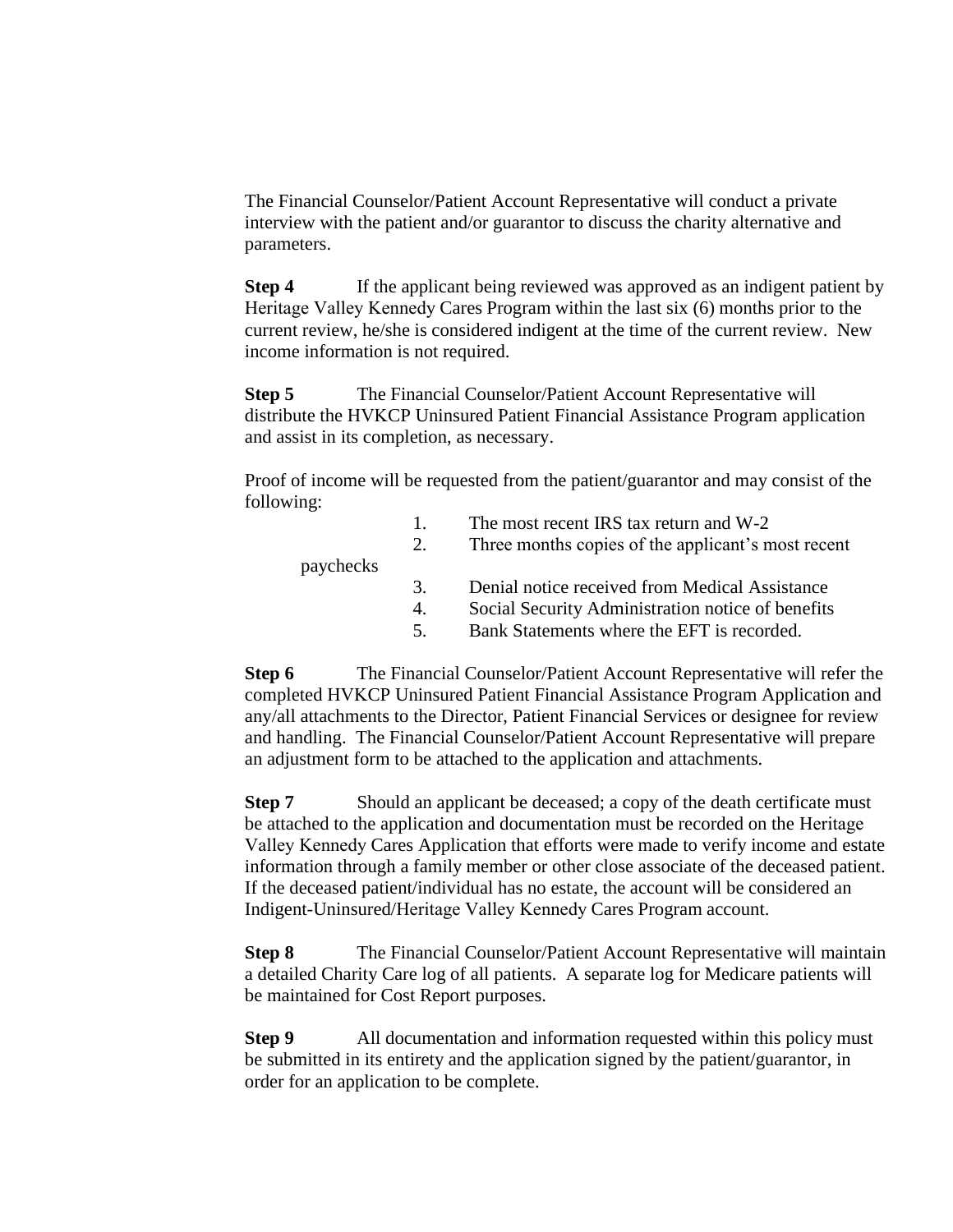**Step 10** The Financial Counselor/Patient Account Representative will enter comments that convey any and all actions taken in the notes feature of the hospital computer system.

**Step 11** The Director, Patient Financial Services or designee will determine the OVCP Uninsured Patient Financial Assistance Program eligibility based on federal poverty guidelines attached (Appendix A).

**Step 12** Based on the eligibility status results, the Financial Counselor/Patient Account Representative:

#### **Eligibility Approved:**

- 1. Will communicate the approval with the patient/guarantor within ten (10) business days following completion of the application process.
	- 2. Will record a written comment to the patient's account explaining all actions.
	- 3. Will review the completed adjustment form for the appropriate discount amount and

adjustment code.

4. Will have the form approved by the Director, Patient Financial Services on the appropriate line of HVKCP/uninsured charity program for discounts of \$4,999.00 or less.

5. Will refer the form for authorization to the Controller and/or the Chief Financial Officer for balances that are \$5,000 or greater.

6. The duly executed adjustment form will be cleared for entry into the Meditech system.

7. Will retain documentation and records according to the HVK retention policy.

8. Will maintain the charity file according to the PFS retention policy.

#### **Eligibility Denied:**

1. Will communicate the denial with the patient/guarantor within ten (10) business days following completion of the application process.

2. Will record a written comment to the patient account explaining all actions.

3. Will file all documentation and determinations in a separate file.

4. Will maintain the charity file according to the HVK and PFS retention policy.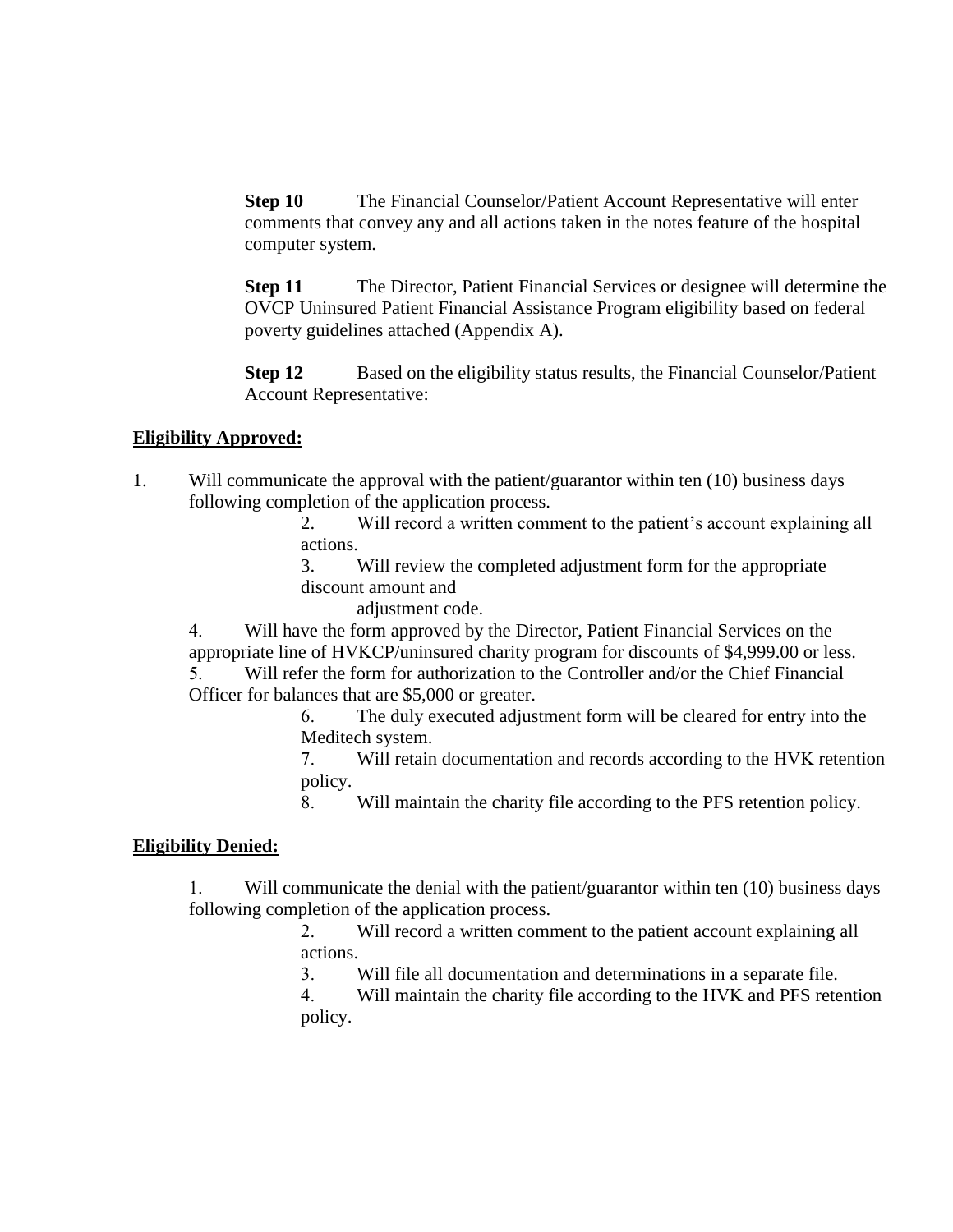## **APPENDIX A**

| 2018<br>Poverty Guidelines for the 48 Contiguous States and<br>the District of Columbia |                                     |                                                    |                |                                                   |   |                                                   |
|-----------------------------------------------------------------------------------------|-------------------------------------|----------------------------------------------------|----------------|---------------------------------------------------|---|---------------------------------------------------|
|                                                                                         |                                     | <b>To Qualify</b><br>for 100%<br><b>Assistance</b> |                | <b>To Qualify for</b><br>80%<br><b>Assistance</b> |   | <b>To Qualify</b><br>for 70%<br><b>Assistance</b> |
| <b>Family</b><br><b>Size</b>                                                            | <b>Poverty</b><br><b>Guidelines</b> | 200%                                               |                | 250%                                              |   | 300%                                              |
|                                                                                         | \$12,140                            | \$24,280                                           | -              | \$30,350                                          |   | \$36,420                                          |
| $\overline{2}$                                                                          | \$16,460                            | \$32,920                                           | $\blacksquare$ | \$41,150                                          | - | \$49,380                                          |
| 3                                                                                       | \$20,780                            | \$41,560                                           | $\blacksquare$ | \$51,950                                          |   | \$62,340                                          |
| 4                                                                                       | \$25,100                            | \$50,200                                           | -              | \$62,750                                          | - | \$75,300                                          |
| 5                                                                                       | \$29,420                            | \$58,840                                           | -              | \$73,550                                          | - | \$88,260                                          |
| 6                                                                                       | \$33,740                            | \$67,480                                           | $\blacksquare$ | \$84,350                                          | - | \$101,220                                         |
| 7                                                                                       | \$38,060                            | \$76,120                                           | $\blacksquare$ | \$95,150                                          |   | \$114,180                                         |
| 8                                                                                       | \$42,380                            | \$84,760                                           | -              | \$105,950                                         | - | \$127,140                                         |
| For family units with more than (8) members, add \$4,320 for each additional member.    |                                     |                                                    |                |                                                   |   |                                                   |